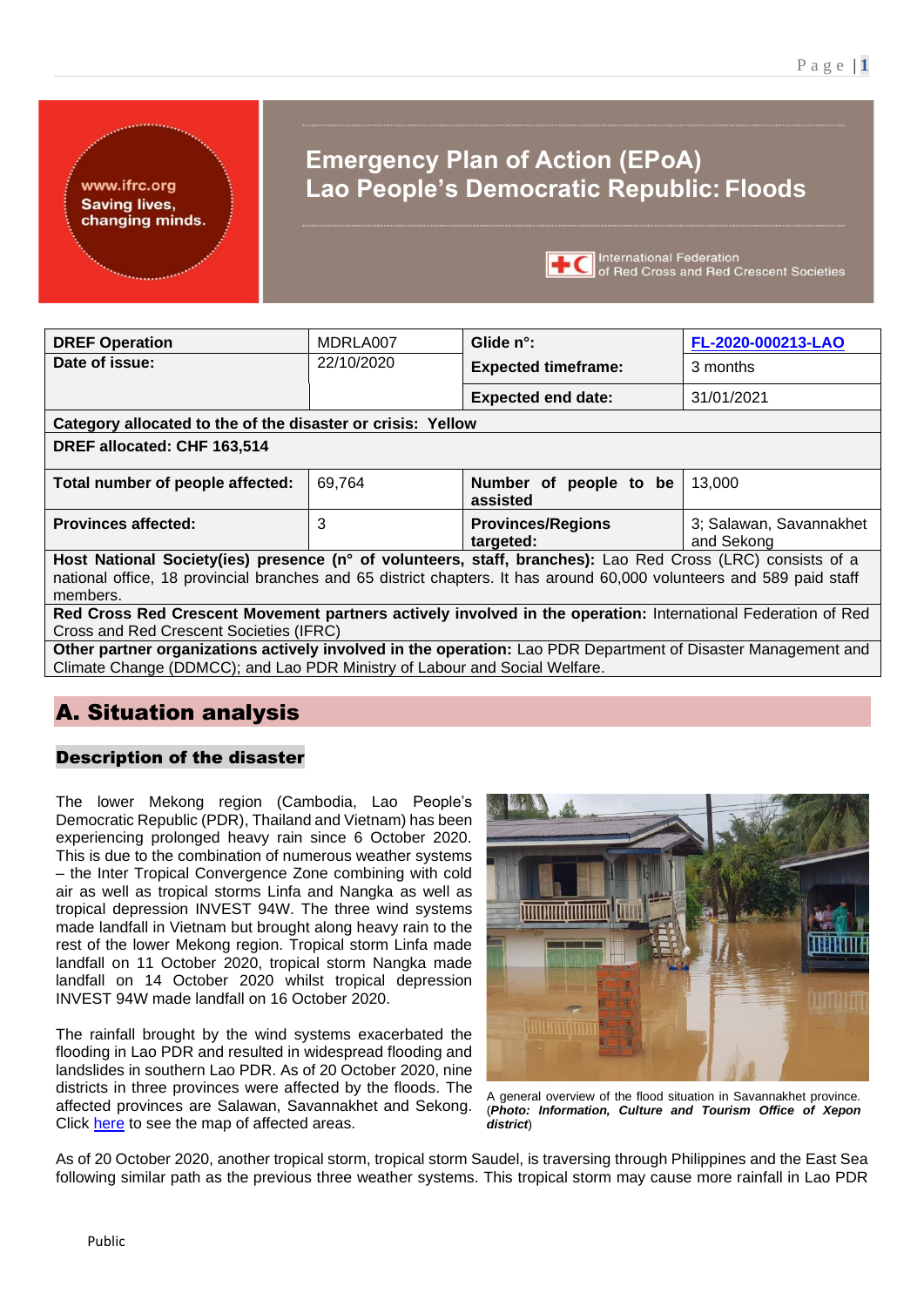as well and will possibly exacerbate the floods in the area. The tropical storm is forecasted to make landfall in Viet Nam between 24 to 26 October 2020.

As of 20 October, based on initial assessment (conducted by National Disaster Management Office with participation of Lao Red Cross), it was highlighted that 163 villages in the three provinces, with an estimated 10,637 households (69,764 people) were affected. Savannakhet is the worst affected province. There are 135 villages with more than 10,000 households affected in the province. In Sekong province, almost 2,000 people are affected. Salawan province reported less than 300 people affected but had a total of 2 deaths reported in Salawan province. The table below provides most up to date information provided by LRC. The assessment of affected people is still on-going, and the figures presented in the table is expected to change in the near future.

| <b>Province</b> | No. of<br>affected<br>districts | No. of<br><b>Affected</b><br>villages | No. of<br><b>Affected</b><br>households | No. of<br><b>Affected</b><br>people | No. of Dead      | No. of<br><b>Displaced</b><br>people | No. of<br><b>People</b><br><b>Missing</b> |
|-----------------|---------------------------------|---------------------------------------|-----------------------------------------|-------------------------------------|------------------|--------------------------------------|-------------------------------------------|
| Savannakhet     | 6                               | 135                                   | 10.334                                  | 67,493                              | To be<br>updated | 7,539                                | To be<br>updated                          |
| Salawan         | 2                               | 24                                    | To be<br>updated                        | 286                                 | 2                | To be<br>updated                     | To be<br>updated                          |
| Sekong          | $\overline{2}$                  | 4                                     | 303                                     | 1,985                               | To be<br>updated | To be<br>updated                     | To be<br>updated                          |
| <b>Total</b>    | 10                              | 163                                   | 10,637                                  | 69,764                              | $\mathbf{2}$     | 7,539                                | To be<br>updated                          |

Lao Red Cross – Affected population (20 October 2020)

#### Summary of the current response

#### **Overview of Host National Society Response Action**

Lao Red Cross (LRC) at headquarters has been monitoring the floods in consultation with the Department of Meteorology and Hydrology and shared information with branches. LRC branches have joined the need and damage assessment with provincial government to obtain information and already shared the primary data with headquarters.

However, due to the limited accessibility, some branches have yet to complete the assessment. As the situation evolves, LRC staff will continue to join assessment with provincial government. Due to lack of necessary logistics support (such as boats) and due to the severity of the condition whereby in some areas the floods water is still high, there are delays in accessing the affected areas by LRC which caused delays in information collected at national level. The current summary of actions is as follows:

LRC actions undertaken (as of 20 October 2020)

| <b>Branch</b> | <b>Actions undertaken</b>                                                       |
|---------------|---------------------------------------------------------------------------------|
| Savannaket    | Assisting provincial government with minor distribution of water and food items |
| Salawan       | Assessment on going                                                             |
| Sekong        | Assessment on going                                                             |

#### **Overview of Red Cross Red Crescent Movement Actions in country**

IFRC Country Cluster Support Team (CCST) based in Bangkok, Thailand is supporting LRC, in close collaboration with the IFRC Asia Pacific Regional Office based in Kuala Lumpur, Malaysia. The LRC also hosts the German Red Cross and Swiss Red Cross.

The LRC have held leadership coordination meeting to discuss the planning and response to the floods; these meetings were attended by IFRC (virtual meeting), and Partner National Societies (Swiss Red Cross). These meetings informed the decision to request a DREF allocation after it was identified that the threshold for managing the response with existing capacities and resources had been reached.

#### **Overview of other actors' actions in country**

At this stage, Provincial governments are working on localized response to support the affected population. LRC as a body of government and part of National Disaster Management Office (NDMO) in each provincial will join the assessment with NDMO and local government. Then LRC will finalize the information and conduct their own assessment with funding from donor to specify the needs.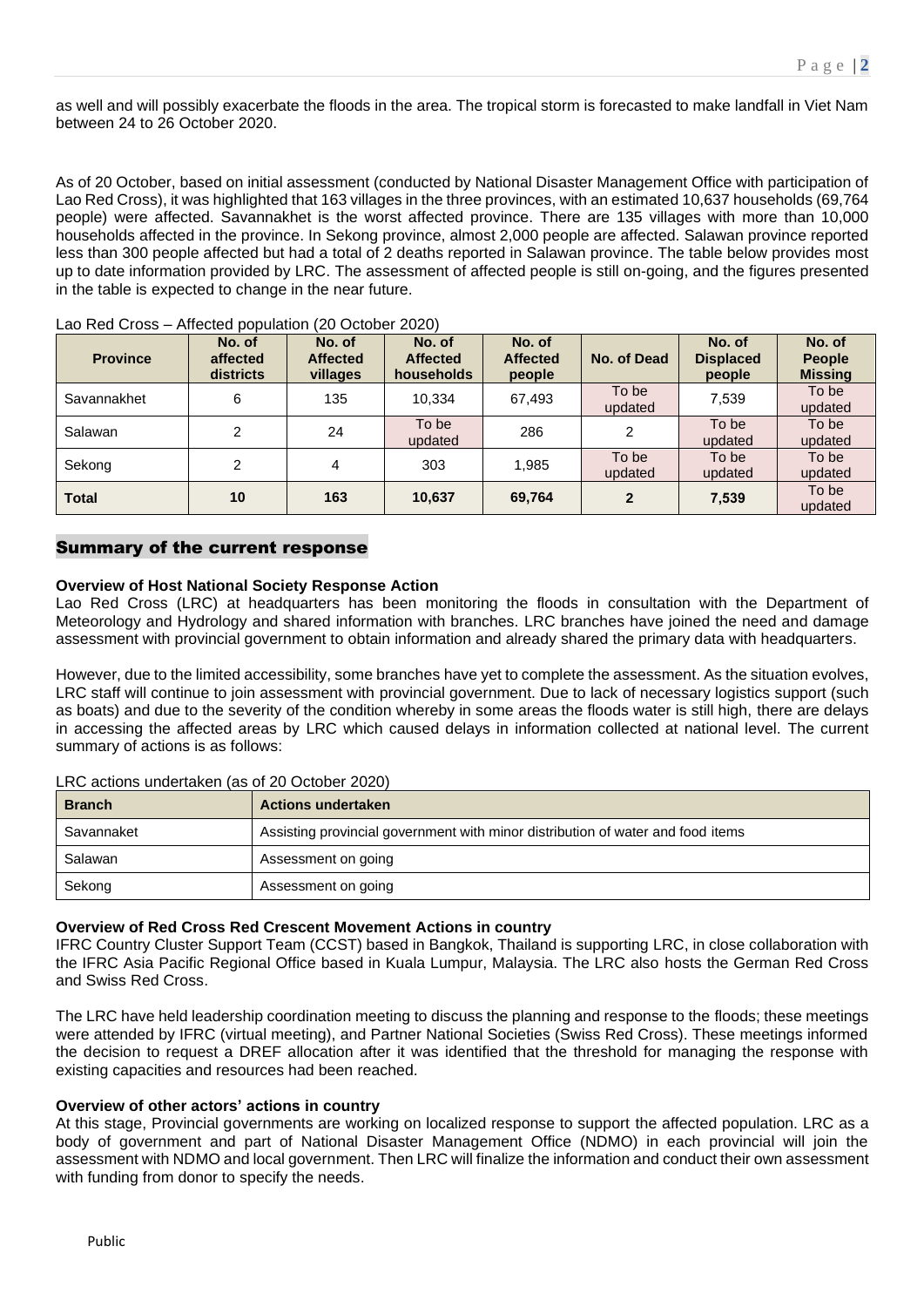#### **Other Agencies**

United Nations Resident Coordinator and Humanitarian Country Team have not initiated any coordination at this stage.

#### Needs analysis, targeting, scenario planning and risk assessment

#### **Needs analysis**

Data related to the needs of the affected population is currently limited across all sectors. However, the National Disaster Management Office (NDMO) of which LRC is a member of, has identified the most urgent needs to be food, water, household items, hygiene kit and medicines, as well as boats and equipment to support the ongoing search and rescue operation (by the government).

Risk factors related to vector and water borne diseases such as dengue fever, malaria, and diarrhoea have also been elevated as people affected now have limited access to safe water for drinking and hygiene, and appropriate sanitation facilities. According to WHO, there has been an increased number of incidences of dengue in southern Lao PDR in August 2020. Estimated 389 dengue cases were reported in Lao People's Democratic Republic, bringing the cumulative total to 4,949 this year with nine deaths. The cumulative number of cases reported this year (weeks 1-34) is 5.4 times lower compared to the same period in 2019 when 26,508 cases were reported. The trend is within seasonally expected levels. There are concerns that the flooding could exacerbate the situation, especially since the three provinces are particularly prone to both dengue and malaria

There has also been extensive damage caused to infrastructure, including at least 15 schools are impacted, agricultural land has also been inundated and assets either lost or damaged, which can be expected to have impacts on food security and livelihoods. As of this publication there is no information on the market conditions in the three provinces, but due to damages caused to agricultural land and roads, there can be expected that there will be disruptions to the availability of basic food commodities.

On 31 December 2019, Wuhan city in China reported cases of pneumonia of unknown origin, which was later confirmed to be caused by a new coronavirus named COVID-19. On 24 March 2020, Lao PDR recorded its first two cases of COVID-19, becoming the last country in Southeast Asia to record cases of infection. On 29 March, the Government of Lao PDR announced a nationwide lockdown initially instructed from 1 to 19 April and triggering business and educational institutions closures, restriction on activities and a halt on domestic and international travels. On 15 April, the Prime Minister announced a 14-day extension of the lockdown. Since the beginning of May, lockdown measures have been gradually relaxed.

As of 14 October 2020, most restrictions have been lifted but border restrictions for foreigners remain in place. Lao PDR has 23 confirmed cases of COVID-19, with the last case being an imported one recorded on 11 September. Despite the limited number of confirmed COVID-19 cases, the pandemic has had a significant negative impact on the economy of the country. Furthermore, the risk of importation of COVID-19 cases from international flights and neighbouring countries remain present, especially as the country moves towards easing international travel restrictions in the future. At this stage, the internal travel is already permitted which LRC should be able to access the affected area.

This DREF is being activated to support the participation in a joint needs assessment, which is being led by the NDMO; the results of which will then determine what further support is required by the affected population, and the scale up of the activities. Refer to Section B – Operational Strategy for detailed information on the assessment plan.

#### **Targeting**

LRC is initially targeting to reach 2,600 most vulnerable affected households. LRC together with NDMO who are leading on the overall coordination of the need's assessment will support families from targeted 9 districts across the three provinces affected by the flooding. This is being finalized; however, it is anticipated that the assessment will sample at least 2,600 households (13,000 people) across the three provinces.

#### **Estimated disaggregated data for population targeted.**

LRC is doing the needs assessment and the disaggregated data will be provided when the information is available.

#### **Scenario planning**

The situation is continuing to evolve, with search and rescue operations by the government continues as of 20 October 2020. The affected population can be expected to increase as needs assessments are finalized. The Xelanong Hydropower (Dam) in Pin district in Savannakhet province continues to release water as the water level is now exceed dam's capacity.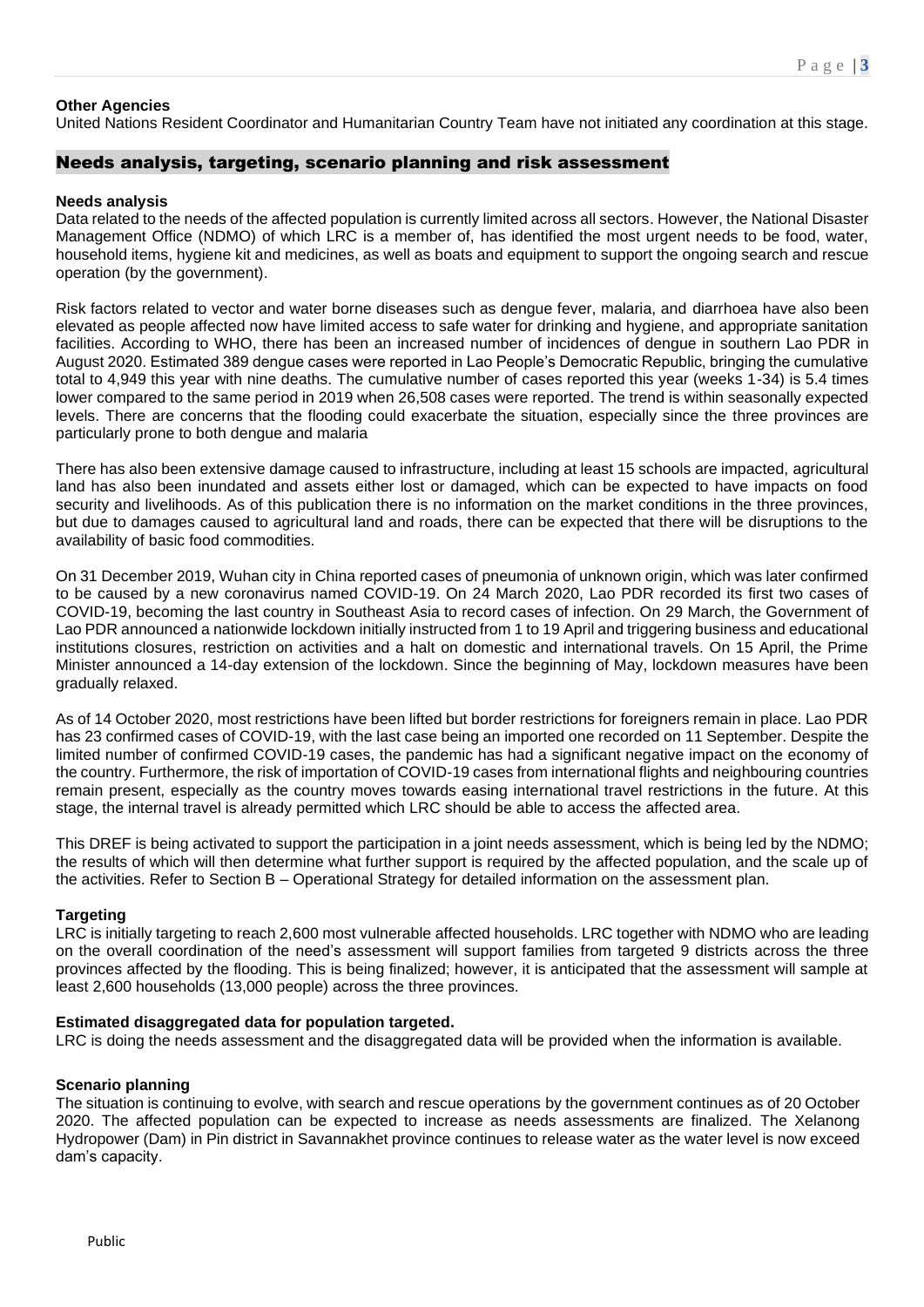| <b>Scenario</b>                                 | Humanitarian consequence                                                                                 | <b>Potential Response</b>                                                                                                                     |
|-------------------------------------------------|----------------------------------------------------------------------------------------------------------|-----------------------------------------------------------------------------------------------------------------------------------------------|
| COVID - 19 cases increase                       | High impact. Volunteers and staff of<br>LRC are not able to implement<br>activities                      | Incorporate COVID safe response and ensure all<br>volunteers follow proper social distancing and have<br>proper personal protective equipment |
| The floods situation<br>worsens                 | Additional number of people affected<br>by the floods and increased needs<br>for humanitarian assistance | LRC will expand its operation and request for additional<br>funding support from IFRC and partners                                            |
| Another tropical storm<br>makes landfall nearby | Additional number of people affected<br>by the floods and increased needs<br>for humanitarian assistance | LRC will expand its operation and request for additional<br>funding support from IFRC and partners                                            |

#### **Operation Risk Assessment**

This DREF operation and its operational strategy considers the risks related to the current COVID-19 pandemic and is aligned with the IFRC global emergency appeal that supports National Societies to deliver assistance and support to communities affected or at risk of being affected by the COVID-19 pandemic. As of 17 October 2020, a total 7,771 active cases of COVID-19 have been registered in country, with 1,119 deaths and 52,304 recoveries according to Ministry of Health. To date, the following measures have been taken to curb the spread of the disease: mandatory mask wearing, set up of proximity screening sites, set up of treatment centres; risk communication, providing updated information on the COVID-19 situation.

National Society responses to COVID-19 are supported through the IFRC [global appeal,](http://adore.ifrc.org/Download.aspx?FileId=344402) which is facilitating and supporting them to maintain critical service provision, while adapting to COVID-19. This DREF operation is aligned with and will contribute to the current global strategy and [regional Emergency Plan of Action](http://adore.ifrc.org/Download.aspx?FileId=326999) for COVID-19 developed by the IFRC Asia Pacific Regional Office, in coordination with global and regional partners. This means that the NS will ensure, even as it responds to the floods, COVID-19 prevention measures are adhered to, in line with regional plan of action and its national COVID-19 country plan. IFRC continues to assess how emergency operations in response to disasters and crisis should adapt to this crisis and provide necessary guidance to its membership on the same. The NS will keep monitoring the situation closely and revise the plan accordingly if needed, taking into consideration the evolving COVID-19 situation and the operational risks that might develop, including operational challenges related to access to the affected population, availability of relief items, procurement issues, and movement of NS volunteers and staff as well as international staff. For more information please consult the COVID-19 [operation page](https://go.ifrc.org/emergencies/3972#details) on the IFRC Go platform.

It is early in the information gathering process to fully identify the risks to the DREF operation. It is acknowledged that LRC has limited capacity to cope with the previous EA operation (MDRLA005) and a previous DREF operation simultaneously. However, IFRC CCST Bangkok will be remotely supporting the operation (remotely due to travel restrictions due to the pandemic).

In addition, there are challenges that the National Society is facing in the implementation of the previous DREF operation including: lack of relevant experiences; limited human resources with relevant technical skills (both in headquarters and in branch); geographically hard to reach villages due to poor road conditions; poor communication networks and limited suppliers/vendors in the operational areas (district and province).

From this experience, under the Red Ready project, IFRC has supported in building the capacity of LRC in response. A Basic Response training was organized with LRC for the staff and volunteers in the northern region for Phase 1. The project is currently in second phase. Basic Response trainings will be organized for different branches in all region of Lao PDR.

Additionally, during the implementation of the previous Emergency Appeal operation, LRC staff in the headquarters work directly with the IFRC team and was also trained in finance and basic procurement and are familiar with the IFRC process. At the same time, during the second phase of the Red Ready project, LRC will also organize additional finance and procurement training which will further to enhance the capacity

The flooding may have access issues into the mostly rural areas that are most affected and receiving least support from the Lao PDR Government or other agencies.

Through the experience of the EA operation for flash floods it was learned that the slow process of restoring farmland resulted in numbers of affected households remaining longer time without jobs or income. Assessment and analysis from this flood and the targeted affected areas needs to be conducted to determine what the impact has been in this situation.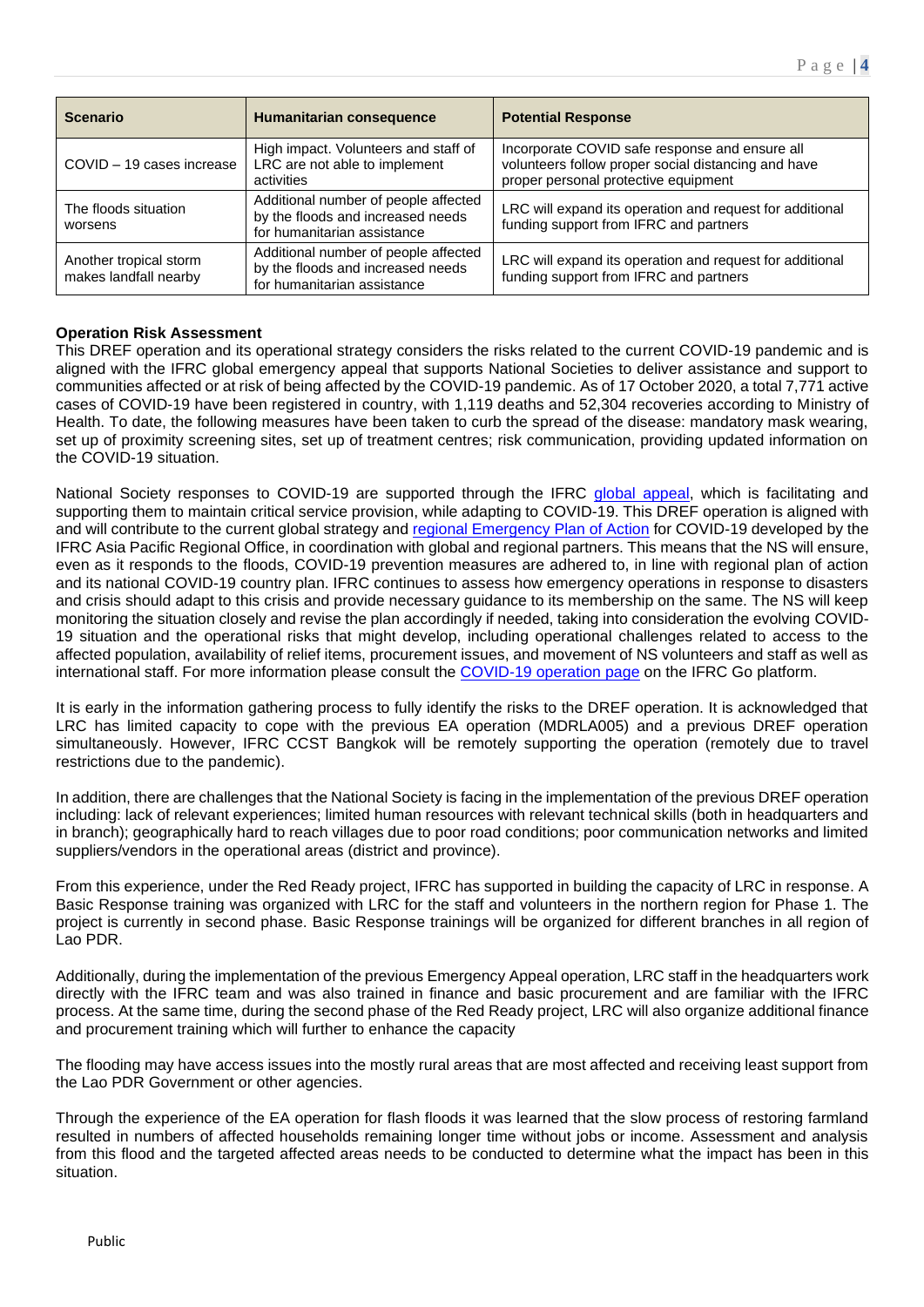### B. Operational strategy

#### **Overall Operational objective**

The operation aims to meet the immediate needs of 2,600 of the most vulnerable affected households (13,000 people) through the initial provision of hygiene and relief kits and mobilization of water purification unit (AP700). LRC will also assess the needs of population which will inform further gaps on the humanitarian needs due to the floods and will update the request for support according to these needs. The operation is planned to be completed within three months.

#### Proposed strategy

The DREF operation will target all affected provinces (Salawan, Savannakhet and Sekong). The selection of targeted districts and villages will be done later based on needs, resources availability and the support provided by the Government of Lao and other actors.

The response strategy includes the following assistance:

• **Conduct needs assessment** (tentatively from 26 October to 16 November 2020) to determine the needs of the affected population, existing capacities, and resource requirements. This will include the identification of caseloads and verification of targeted households in nine districts across three provinces. This will be led by the Ministry of Labour and Social Welfare through NDMO. LRC have been invited to provide staff from HQ and each Branch to join the Government needs assessment.

A total of 15 staffs; nine staff from LRC HQ and six staff (two from each branch) to be included. The Ministry of Labour and Social Welfare are finalizing the methodology and approach for the needs assessment, but is expected to cover these sectors; agriculture, education, health, infrastructure, relief and response, shelter and transport. The needs assessment will use a global KOBO toolbox application.

• **Water, sanitation and hygiene promotion:** Provision of clean drinking water through deployment of three units of water purification (Manpack AP700CL) to affected districts, as well as the distribution of hygiene items, with emphasis on the needs of women and girls (please see table below of item breakdown in the hygiene kit). The provision of clean water is expected to continue for 15 days through the DREF, with consideration made to continue the provision of these services based on the results of the joint needs assessment.

| <b>Items</b>     | Unit  | <b>Quantity</b> |
|------------------|-------|-----------------|
| Soap             | Piece |                 |
| Toothpaste       | Piece |                 |
| Toothbrush       | Piece |                 |
| Sanitary napkins | Piece |                 |

Items included in hygiene kits

• **Livelihoods and basic needs:** Distribution of IFRC kitchen sets Type A (contributed through Republic of Korea National Red Cross (KNRC)) and relief kits. Table below is the breakdown list of item included in the relief kit.

| Items in relief kits: |               |                   |
|-----------------------|---------------|-------------------|
| <b>Items</b>          | <b>Unit</b>   | Quantity          |
| Instant noodle        | Pack          | 10                |
| Sticky rice           | kg            | $12 \overline{ }$ |
| Fish can              | Can           | 10                |
| water (600 ml)        | <b>Bottle</b> | 12                |
| Salt (500 g)          | Bag           |                   |
| Cooking oil (250 g)   | <b>Bottle</b> |                   |
| Lighter               | Piece         |                   |
| Candle (medium size)  | Piece         |                   |

• **Health:** Conduct awareness activities in relation to epidemic control for volunteers (ECV) to affected communities, with emphasis on waterborne and vector borne diseases (including dengue and malaria).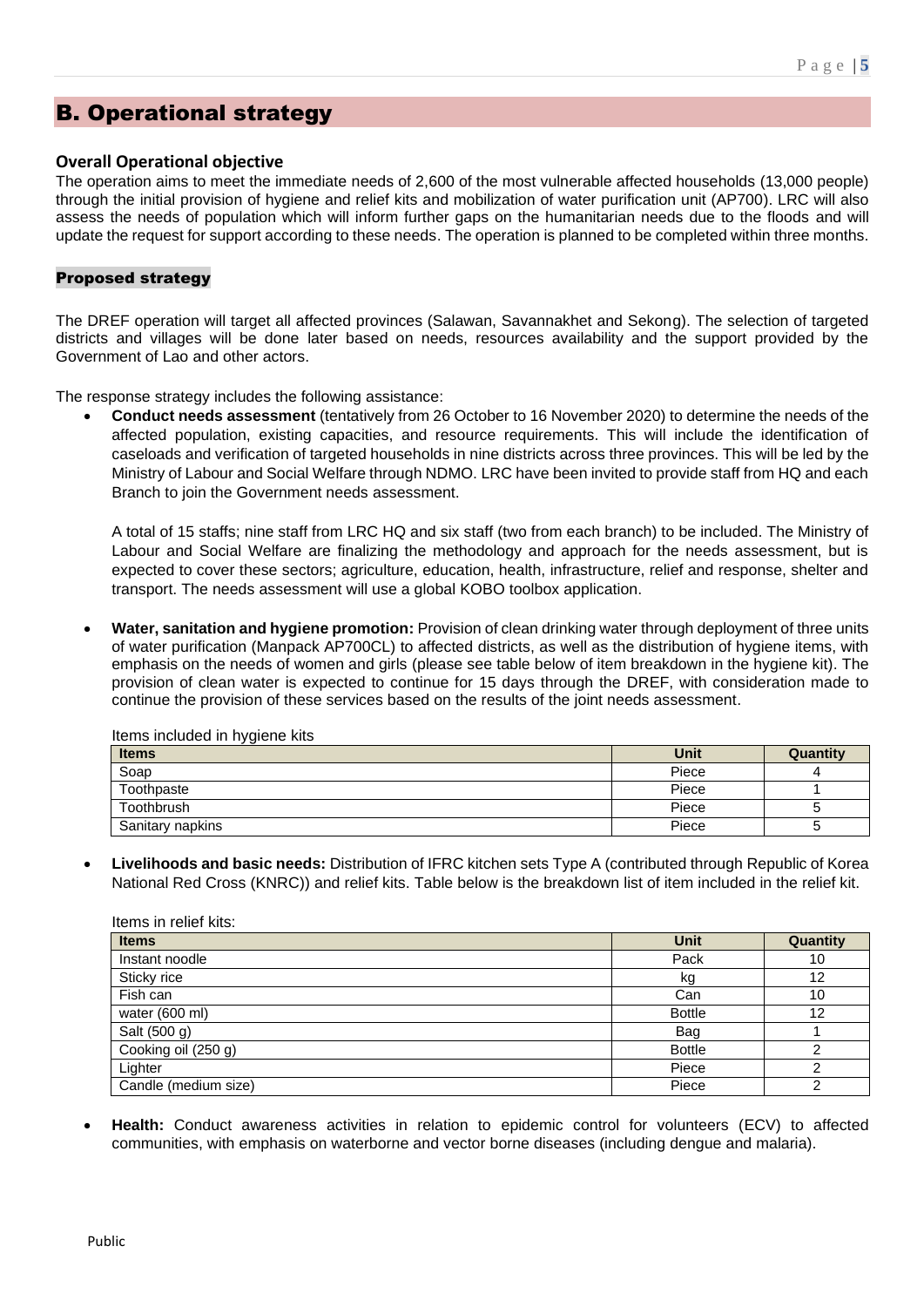The assessment will further inform on the humanitarian needs gap in the flooded region and based on the needs identified, a request for an additional DREF allocation will be done if required. Based on previous emergency responses in Lao for floods and based on capacity of Lao Red Cross, the potential response can include:

- **Livelihoods and basic needs:** Based on analysis of the local market to establish if operational, the provision of Multipurpose Cash Grants (MPCG) for affected households to access food and meet other immediate needs.
- **Shelter and household items:** Based on analysis, emergency shelter requirements or provision of cash grants.
- **Health:** Further activities related to ECV
- **Water, sanitation and hygiene promotion:** Further needs on provision of clean drinking water to affected households, as well as the distribution of dignity kits and hygiene items, with emphasis on the needs of women and girls.
- **Protection, gender and inclusion:** It is intended that LRC will seek to support the most vulnerable households within areas that are not receiving support from the Lao PDR Government or other partner agencies, with emphasis on such as gender, diversity and disability.
- **Search and rescue:** Support the deployment of rescue teams through the provision of personal protective equipment for staff and volunteers (such as boots, flashlights, jackets, megaphones and raincoats, etc.) as well as fuel and equipment for rescue boats. The search and rescue activities are expected to continue for at least another 10 days (up to 31 October – depending on needs), with emphasis on the Salawan and Sekong provinces.
- Any other priorities that are identified during needs assessment.

#### Support Services

#### **Human resources**

LRC has limited trained staff to support DREF operation, CCST Bangkok staff will continue supporting the coordination, finance, communication, and reporting. Additional surge support for the operation will also be required from CCST or APRO (for seven – 10 days), specifically to support the needs assessment and data analysis. Following the outcome of the needs assessment it is expected that additional (remote) international surge (Rapid Response Personnel) capacity will be required is there is a scale up of activities. The DREF operation will cover the per diem, accommodation and transport allowances for staff that are assigned to support the activities planned. The trained volunteer in these 3 provinces also will be mobilized to support LRC.

#### **Logistics and supply chain**

The procurement of relief it will be supported and monitored by program staff hired by IFRC and contracted by LRC. He was trained in logistic and procurement during EA operation. The local procurement will be done in line and follow the IFRC Procurement Procedures. During COVID-19 situation, the procurement maybe takes a bit of time as LRC may not find all item easily.

In case of needs, additional technical logistic and /procurement support can be extended by IFRC CCST in Bangkok and the Operational Logistics, Procurement and Supply Chain Management (OLPSCM) unit in Kuala Lumpur

#### **Communications**

LRC communications will ensure visibility of LRC activities and partner support through use of social media to highlight LRC operations and support to communities. Communications staff from CCST and APRO will provide indirect and direct support where necessary to LRC communications to ensure effective strategy and achieve high quality communications. IFRC communications teams will support broader audience reach by sharing content and photos on regional social media channels as these become available.

#### **Security**

The National Society's security framework will apply throughout the duration of the operation to their staff. All IFRC staff must, and Red Cross and Red Crescent staff and volunteers are encouraged, to complete the IFRC Stay Safe e-learning courses, i.e. Stay Safe Personal Security, Stay Safe Security Management and Stay Safe Volunteer Security online training. National Society's Staff and volunteers to be aware of the security status and briefed on reactions in emergency by NS Security Focal Point.

#### **Planning, monitoring, evaluation, & reporting (PMER)**

LRC will be responsible for implementation and monitoring of all activities for the DREF operation with support from IFRC CCST Bangkok. In the first instance collation and reporting of the findings of needs assessments in the field will be the priority to finalize requirements for an additional DREF allocation, and activities to support the affected population. Progress report and final report will be issued accordingly. Lessons learned workshop will conducted towards the end of the operation to capture learnings for improvement of operations in the future.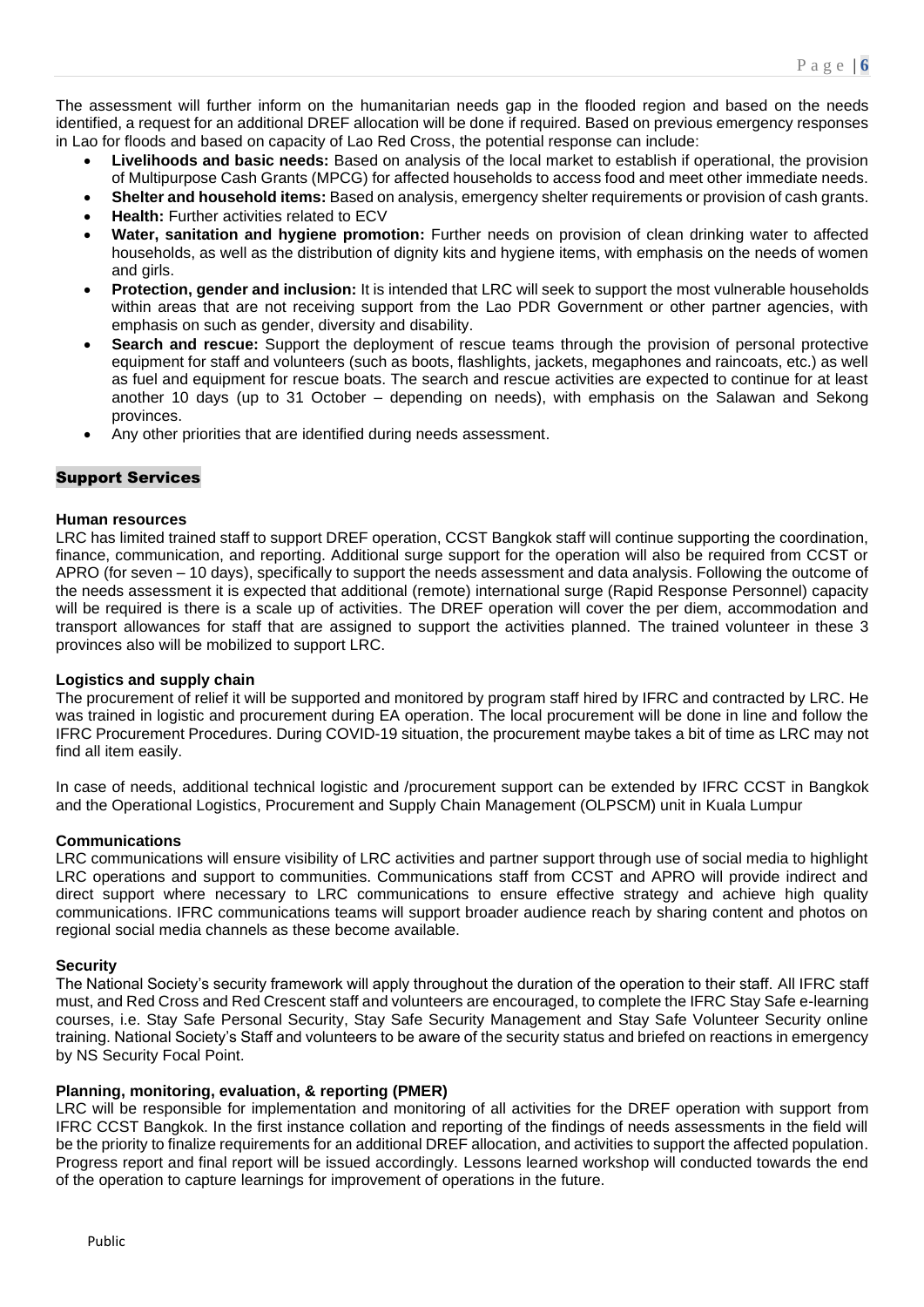#### **Administration and Finance**

Operational expenses such as per-diem, accommodation, transportation, communication, and coordination activities are regulated by IFRC procedures with the support of CCST. Finance and administration support to the operation is to be provided by LRC Headquarters, with the assistance from the finance and administration team of the IFRC CCST and APRO, when required.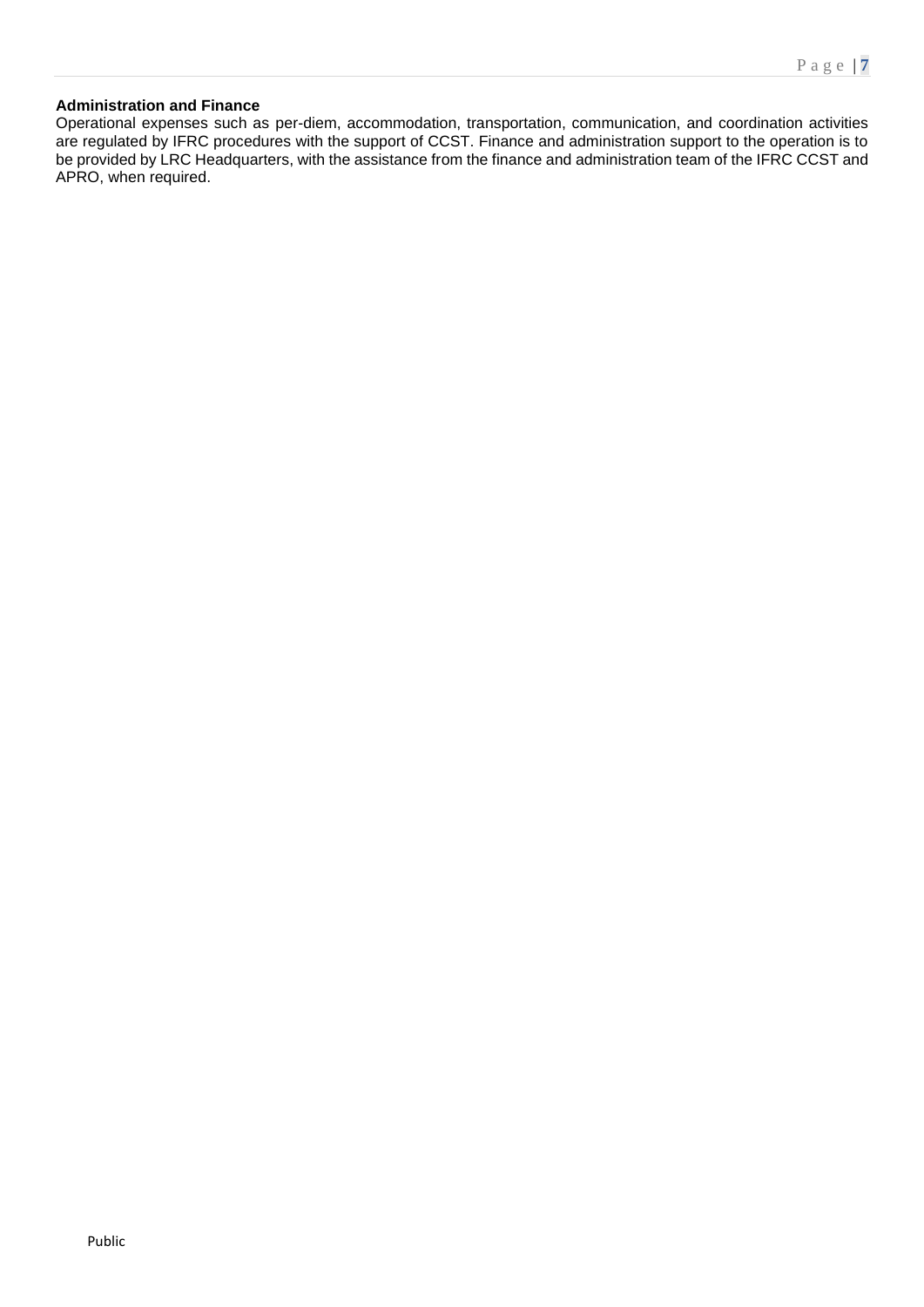### C. Detailed Operational Plan



**Livelihoods and basic needs People targeted: 13,000** Male: 6,500 Female: 6,500 **Requirements (CHF): 101,500**

Needs analysis: 163 villages in the three provinces, with an estimated 10,584 households (69,764 people) were affected by the floods. Based on initial data collected, the National Disaster Management Office (NDMO) of which LRC is a member of, has identified the most urgent needs to be food, water, household items, hygiene kit and medicines, as well as boats and equipment to support the ongoing search and rescue operation.

Risk analysis: Risk factors related to vector and water borne diseases such as dengue fever, malaria, and diarrhoea have also been elevated as people affected now have limited access to safe water for drinking and hygiene, and appropriate sanitation facilities.

Population to be assisted: 2,600 most vulnerable households that were affected by the floods. The specific area will be confirmed with the needs assessment.

| <b>P&amp;B</b>        | Livelihoods and basic needs Outcome 1: Communities, especially in disaster and crisis<br>affected areas, restore and strengthen their livelihoods      |      |                  |                           |                           |                  |                  |                  |                                                                                                    |                  |   |    |    | # of households of targeted population whose livelihood are<br>improved from pre-disaster level. (Target: 2,600) |    |    |    |    |  |
|-----------------------|--------------------------------------------------------------------------------------------------------------------------------------------------------|------|------------------|---------------------------|---------------------------|------------------|------------------|------------------|----------------------------------------------------------------------------------------------------|------------------|---|----|----|------------------------------------------------------------------------------------------------------------------|----|----|----|----|--|
| <b>Output</b><br>Code | Livelihoods and basic needs Output 1.2: Basic needs assistance for livelihoods security<br>including food is provided to the most affected communities |      |                  |                           |                           |                  |                  |                  | # of targeted households that have enough food to meet their<br>survival threshold (Target: 2,600) |                  |   |    |    |                                                                                                                  |    |    |    |    |  |
|                       | Activities planned                                                                                                                                     | Week |                  | 2                         | 3                         | 4                | 5                | 6                |                                                                                                    | 8                | 9 | 10 | 11 | 12                                                                                                               | 13 | 14 | 15 | 16 |  |
| AP008                 | Needs assessment                                                                                                                                       |      | $\boldsymbol{x}$ | $\boldsymbol{\mathsf{x}}$ | $\boldsymbol{\mathsf{x}}$ | $\boldsymbol{X}$ |                  |                  |                                                                                                    |                  |   |    |    |                                                                                                                  |    |    |    |    |  |
| AP008                 | Procurement of relief kits                                                                                                                             |      |                  | $\boldsymbol{\lambda}$    | X                         | $\boldsymbol{X}$ | $\boldsymbol{x}$ |                  |                                                                                                    |                  |   |    |    |                                                                                                                  |    |    |    |    |  |
| AP008                 | Distribution of relief kits                                                                                                                            |      |                  |                           |                           |                  | $\boldsymbol{X}$ | $\boldsymbol{X}$ | $\lambda$                                                                                          | X                |   |    |    |                                                                                                                  |    |    |    |    |  |
| AP008                 | Distribution of kitchen sets (contributed by KNRC)                                                                                                     |      |                  |                           |                           |                  | $\boldsymbol{X}$ | $\boldsymbol{X}$ | $\mathbf{v}$<br>$\lambda$                                                                          | $\boldsymbol{x}$ |   |    |    |                                                                                                                  |    |    |    |    |  |
| AP008                 | Post distribution monitoring                                                                                                                           |      |                  |                           |                           |                  |                  |                  |                                                                                                    |                  |   | X  |    |                                                                                                                  |    |    |    |    |  |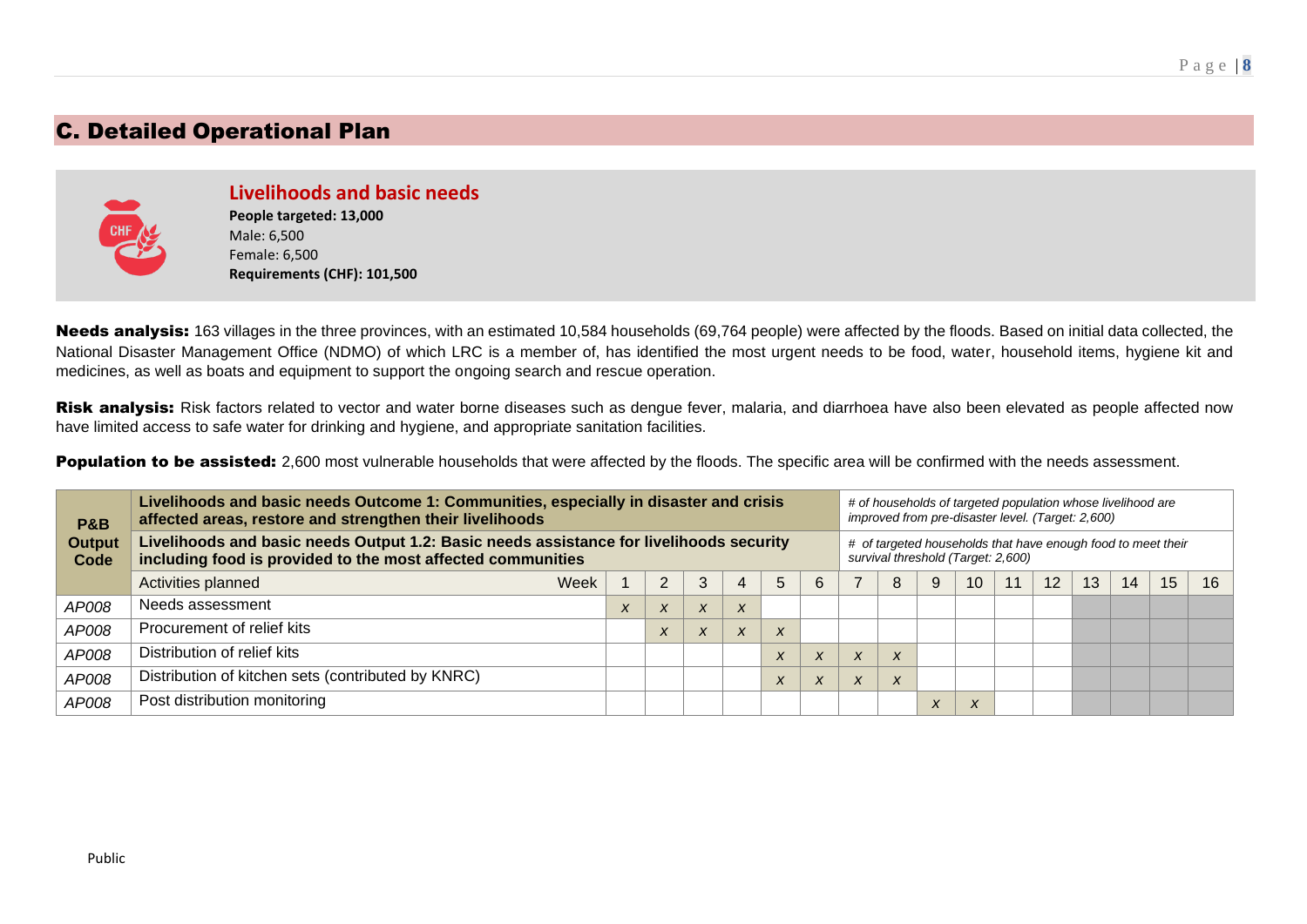

**Health People targeted: 13,000** Male: 6,500 Female: 6,500 **Requirements (CHF): n/a – implemented together with WASH activities**

Needs analysis: 163 villages in the three provinces, with an estimated 10,584households (69,764ople) were affected by the floods. Based on initial data collected, the National Disaster Management Office (NDMO) of which LRC is a member of, has identified the most urgent needs to be food, water, household items, hygiene kit and medicines, as well as boats and equipment to support the ongoing search and rescue operation.

Risk analysis: Risk factors related to vector and water borne diseases such as dengue fever, malaria, and diarrhoea have also been elevated as people affected now have limited access to safe water for drinking and hygiene, and appropriate sanitation facilities.

Population to be assisted: 2,6most vulnerable households that were affected by the floods. The specific area will be confirmed with the needs assessment.

|                                         | Health Outcome 1: The immediate risks to the health of affected populations are reduced                                                                                                                        |                  |   |                  |                  |           |           |         | (Target: TBC)                     |   |    |    |    | ## of people reached by National Societies with health services                                                                     |    |    |
|-----------------------------------------|----------------------------------------------------------------------------------------------------------------------------------------------------------------------------------------------------------------|------------------|---|------------------|------------------|-----------|-----------|---------|-----------------------------------|---|----|----|----|-------------------------------------------------------------------------------------------------------------------------------------|----|----|
| <b>P&amp;B</b><br><b>Output</b><br>Code | Health Output 1.1: The health situation and immediate risks are assessed using agreed<br>guidelines                                                                                                            |                  |   |                  |                  |           |           | 13,000) | assessment guidelines (Target: 1) |   |    |    |    | # of assessments conducted based on standard IFRC and / or WHO<br># of people reached by community-based health activities (Target: |    |    |
|                                         | Week<br>Activities planned                                                                                                                                                                                     |                  |   | 3                | 4                | 5         | 6         |         | 8                                 | 9 | 10 | 12 | 13 | 14                                                                                                                                  | 15 | 16 |
| AP022                                   | In coordination with health authorities, undertake detailed<br>assessments to identify health needs, number/type/location of<br>damaged health facilities and/or medical service gaps in target<br>communities | $\boldsymbol{x}$ | X | $\boldsymbol{x}$ | $\boldsymbol{X}$ |           |           |         |                                   |   |    |    |    |                                                                                                                                     |    |    |
| AP022                                   | Health awareness programme                                                                                                                                                                                     |                  |   | X                | $\boldsymbol{X}$ | $\lambda$ | $\lambda$ |         |                                   |   |    |    |    |                                                                                                                                     |    |    |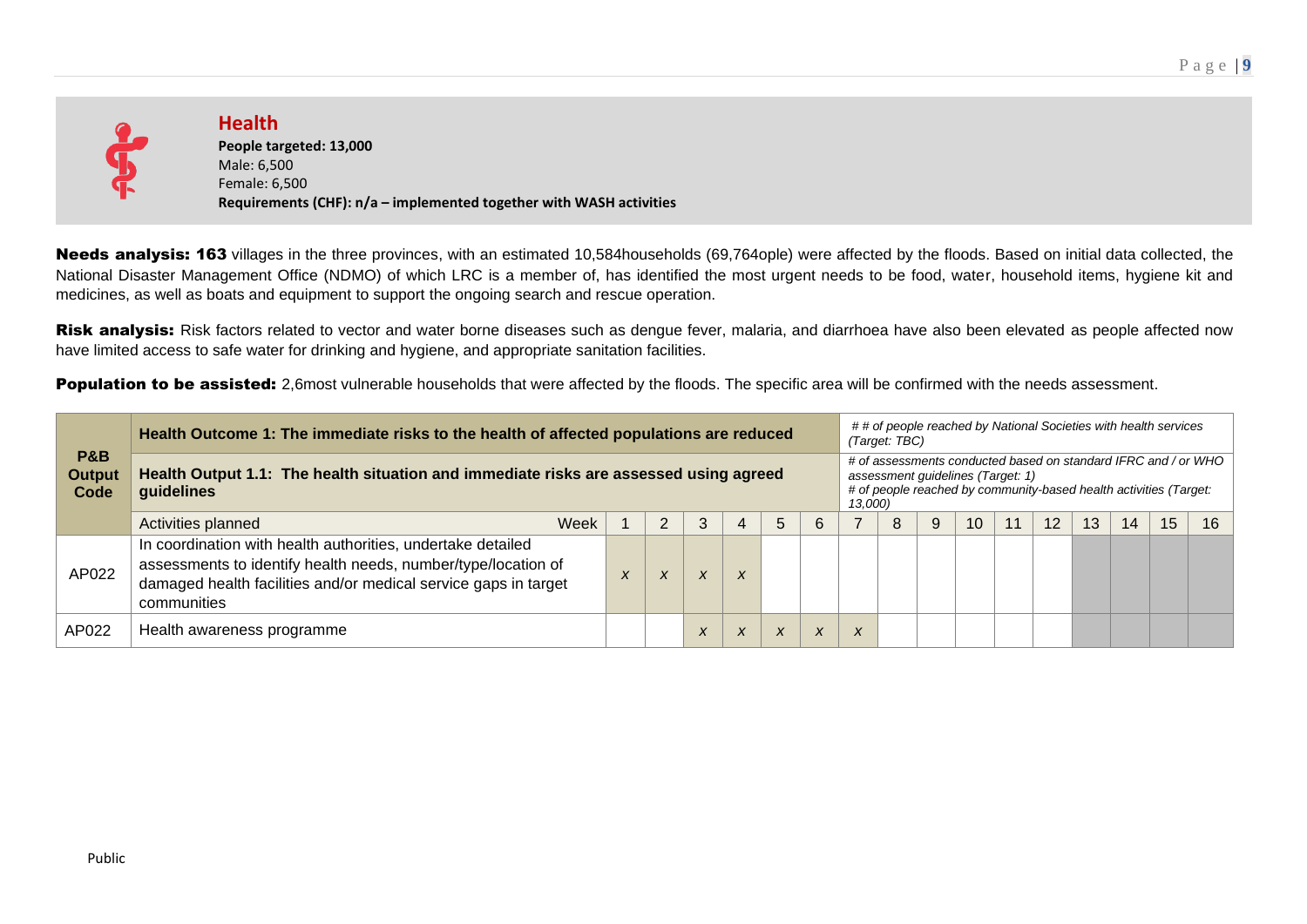

**Water, sanitation and hygiene People targeted: 13,000** Male: 6,500 Female: 6,500 **Requirements (CHF): 32,203**

Needs analysis: 163 villages in the 3 provinces, with an estimated 10,584 households (69,764 people) were affected by the floods. Based on initial data collected, the NDMO of which LRC is a member of, has identified the most urgent needs to be food, water, household items, hygiene kit and medicines, as well as boats and equipment to support the ongoing search and rescue operation.

Risk analysis: Risk factors related to vector and water borne diseases such as dengue fever, malaria, and diarrhoea have also been elevated as people affected now have limited access to safe water for drinking and hygiene, and appropriate sanitation facilities.

Population to be assisted: 2,600 most vulnerable households that were affected by the floods. The specific area will be confirmed with the needs assessment.

| <b>P&amp;B</b>                  | WASH Outcome 1: Immediate reduction in risk of waterborne and water related diseases in<br>targeted communities                                                    |                  |                           |                  |                           |    |             |         |                 | hygiene services (Target: 13,000)                                     |                 |    |    |    |    |    | # of people reached by National Societies with water, sanitation and |
|---------------------------------|--------------------------------------------------------------------------------------------------------------------------------------------------------------------|------------------|---------------------------|------------------|---------------------------|----|-------------|---------|-----------------|-----------------------------------------------------------------------|-----------------|----|----|----|----|----|----------------------------------------------------------------------|
| <b>Output</b><br>Code           | WASH Output 1.1: Continuous assessment of water, sanitation, and hygiene situation is<br>carried out in targeted communities                                       |                  |                           |                  |                           |    |             | 13,000) |                 |                                                                       |                 |    |    |    |    |    | # of people in target population has access to safe water (Target:   |
|                                 | Activities planned<br>Week                                                                                                                                         |                  | $\overline{2}$            | 3                | 4                         | 5  | $6^{\circ}$ |         | 8               | 9                                                                     | 10 <sup>°</sup> | 11 | 12 | 13 | 14 | 15 | 16                                                                   |
| AP026                           | Conduct initial assessment of the water, sanitation and hygiene<br>situation in targeted communities                                                               | $\boldsymbol{x}$ | $\boldsymbol{\mathsf{x}}$ | X                | X                         |    |             |         |                 |                                                                       |                 |    |    |    |    |    |                                                                      |
| <b>P&amp;B</b><br><b>Output</b> | WASH Output 1.2: Daily access to safe water which meets Sphere and WHO standards in<br>terms of quantity and quality is provided to target population              |                  |                           |                  |                           |    |             |         |                 | No. of litres of safe water distributed (Target: 1,000 litre per day) |                 |    |    |    |    |    |                                                                      |
| Code                            | Activities planned<br>Week                                                                                                                                         |                  | 2                         | 3                | 4                         | 5. | 6           |         | 8               |                                                                       | 10              |    | 12 | 13 | 14 | 15 | 16                                                                   |
| AP026                           | Provide safe water through water purification unit (AP700)                                                                                                         |                  | X                         | $\boldsymbol{x}$ | X                         |    |             |         |                 |                                                                       |                 |    |    |    |    |    |                                                                      |
| AP026                           | Monitor use of water through household surveys and household<br>water quality tests.                                                                               |                  | X                         | $\boldsymbol{x}$ | $\boldsymbol{X}$          | X  |             |         |                 |                                                                       |                 |    |    |    |    |    |                                                                      |
| <b>P&amp;B</b><br><b>Output</b> | WASH Output 1.4: Hygiene promotion activities which meet Sphere standards in terms of the<br>identification and use of hygiene items provided to target population |                  |                           |                  |                           |    |             |         | (Target: 2,600) |                                                                       |                 |    |    |    |    |    | No. of households provided with a set of essential hygiene items     |
| Code                            | Week<br>Activities planned                                                                                                                                         |                  | 2                         | 3                | 4                         | 5. | 6           |         | 8               | 9                                                                     | 10 <sup>°</sup> | 11 | 12 | 13 | 14 | 15 | 16                                                                   |
| AP030                           | Conduct needs assessment: define hygiene issues and assess<br>capacity to address the problem.                                                                     | $\boldsymbol{x}$ | $\boldsymbol{\mathsf{x}}$ | $\boldsymbol{X}$ | $\boldsymbol{\mathsf{x}}$ |    |             |         |                 |                                                                       |                 |    |    |    |    |    |                                                                      |
| <i>AP030</i>                    | Conduct hygiene promotion activity in targeted communities                                                                                                         |                  |                           | $\boldsymbol{x}$ | X                         | X  | X           | X       |                 |                                                                       |                 |    |    |    |    |    |                                                                      |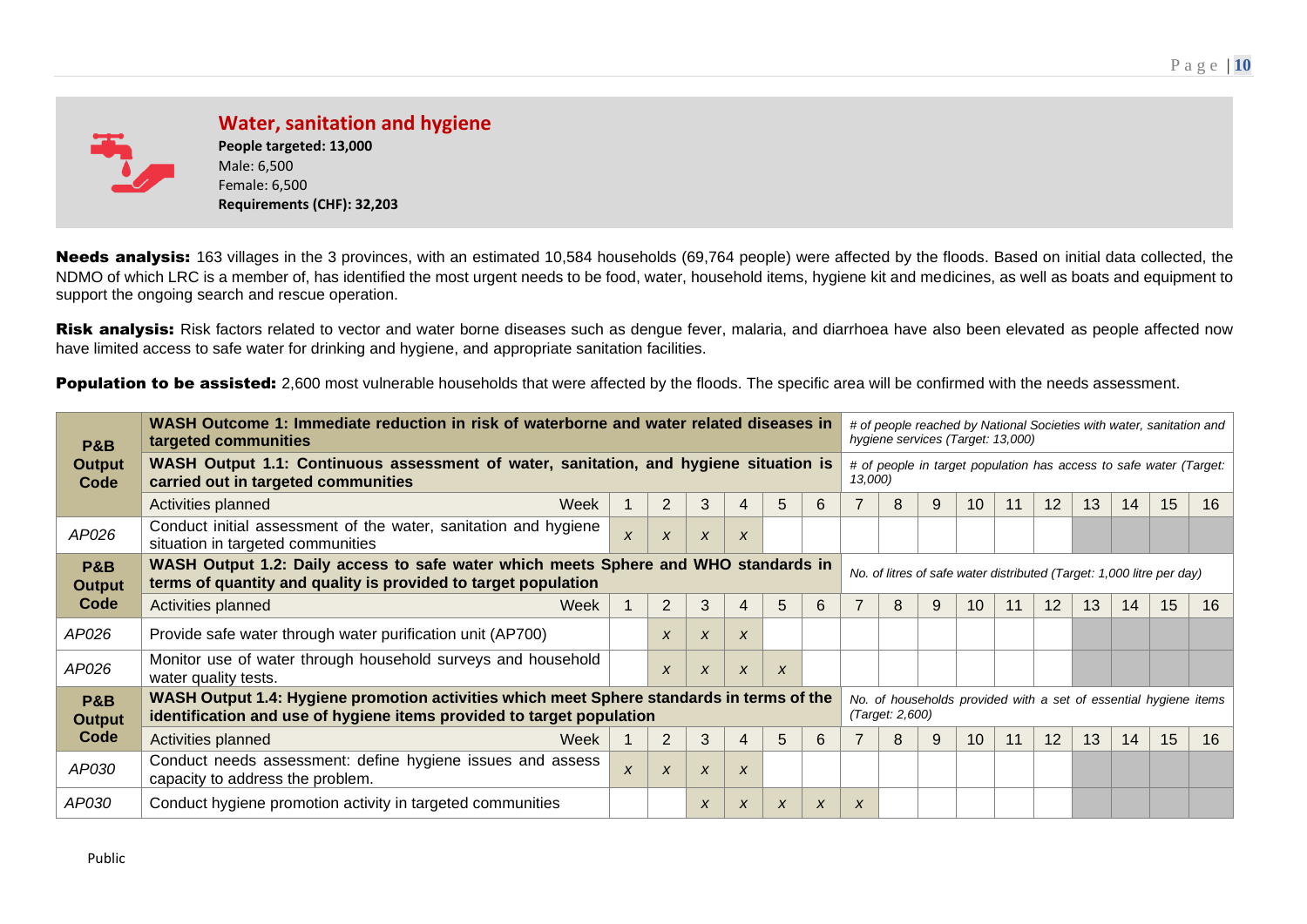| <b>P&amp;B</b><br><b>Output</b> | WASH Output 1.5: Hygiene-related goods (NFIs) which meet Sphere standards and training<br>on how to use those goods is provided to the target population |      |           |                |  |   | (Target:1) |   |   |    |    |                 |                 |    |                 | No. of assessments/monitoring visits undertaken and shared |
|---------------------------------|----------------------------------------------------------------------------------------------------------------------------------------------------------|------|-----------|----------------|--|---|------------|---|---|----|----|-----------------|-----------------|----|-----------------|------------------------------------------------------------|
| Code                            | Activities planned                                                                                                                                       | Week |           | ാ              |  | 6 |            | 8 | 9 | 10 | 11 | 12 <sup>°</sup> | 13 <sup>°</sup> | 14 | 15 <sup>2</sup> | 16                                                         |
| AP030                           | Procurement of hygiene kits                                                                                                                              |      | $\lambda$ | $\overline{ }$ |  |   |            |   |   |    |    |                 |                 |    |                 |                                                            |
| AP030                           | Distribute 2,600 hygiene kits, sufficient for 1 month for 2,600<br>households                                                                            |      |           |                |  |   |            | X |   |    |    |                 |                 |    |                 |                                                            |
| AP030                           | Post distribution monitoring                                                                                                                             |      |           |                |  |   |            |   |   |    |    |                 |                 |    |                 |                                                            |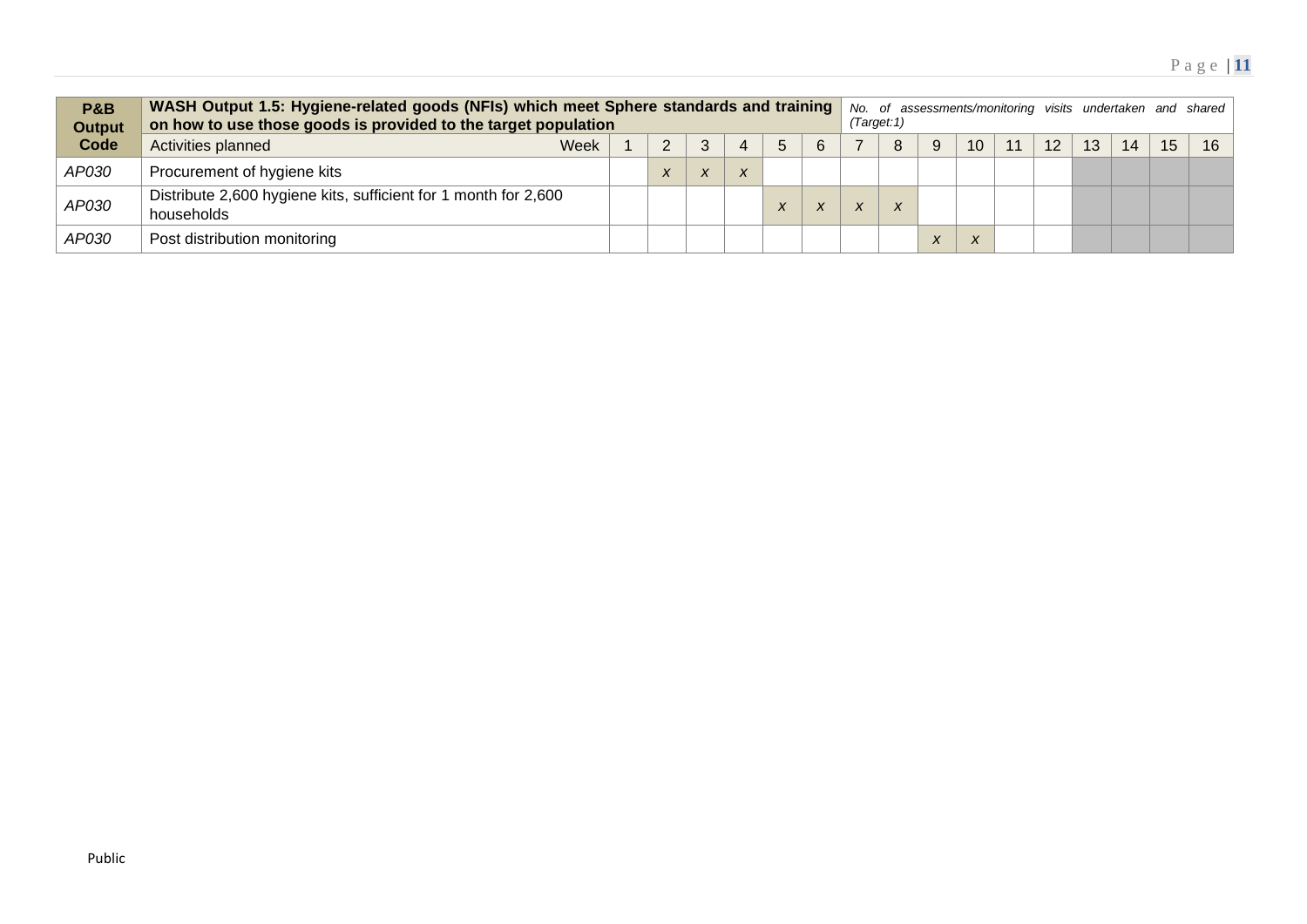

### **Protection, Gender and Inclusion**

**People targeted: 13,000** Male: 6,500 Female: 6,500 **Requirements (CHF): 1,065**

Please refer to the [IFRC minimum standards for protection, gender and inclusion in emergencies](https://media.ifrc.org/ifrc/document/minimum-standards-protection-gender-inclusion-emergencies/) for guidance on activities and approaches to be included in this section. A checklist on what PGI elements to include in an EPOA is also available\*\*"

Needs analysis: 163 villages in the three provinces, with an estimated 10,584 households (,69,764 people) were affected by the floods. Based on initial data collected, the National Disaster Management Office (NDMO) of which LRC is a member of, has identified the most urgent needs to be food, water, household items, hygiene kit and medicines, as well as boats and equipment to support the ongoing search and rescue operation.

Risk analysis: Risk factors related to vector and water borne diseases such as dengue fever, malaria, and diarrhoea have also been elevated as people affected now have limited access to safe water for drinking and hygiene, and appropriate sanitation facilities.

Population to be assisted: 2,600 most vulnerable households that were affected by the floods. The specific area will be confirmed with the needs assessment.

|                                         | Protection, Gender & Inclusion Outcome 1: Communities become more peaceful, safe and<br>inclusive through meeting the needs and rights of the most vulnerable.                                             |                  |                  |                           |                  |   |   |   |    | DREF operations address the needs of vulnerable groups to ensure<br>equitable access to assistance (Target: Yes) |    |    |    |
|-----------------------------------------|------------------------------------------------------------------------------------------------------------------------------------------------------------------------------------------------------------|------------------|------------------|---------------------------|------------------|---|---|---|----|------------------------------------------------------------------------------------------------------------------|----|----|----|
| <b>P&amp;B</b><br><b>Output</b><br>Code | Protection, Gender & Inclusion Output 1.1: Programmes and operations ensure safe and<br>equitable provision of basic services, considering different needs based on gender and other<br>diversity factors. |                  |                  |                           |                  |   |   |   |    | % of DREF activities recorded SADD data (Target: 100%)                                                           |    |    |    |
|                                         | Activities planned<br>Week                                                                                                                                                                                 |                  |                  | 3                         |                  | 6 | 8 | 9 | 10 | 12                                                                                                               | 14 | 15 | 16 |
| AP031                                   | Conduct an assessment of specific needs of the affected<br>population based on criteria selected from the minimum standards<br>for PGI in emergencies.                                                     | $\boldsymbol{x}$ | $\boldsymbol{X}$ | $\boldsymbol{\mathsf{x}}$ | $\boldsymbol{X}$ |   |   |   |    |                                                                                                                  |    |    |    |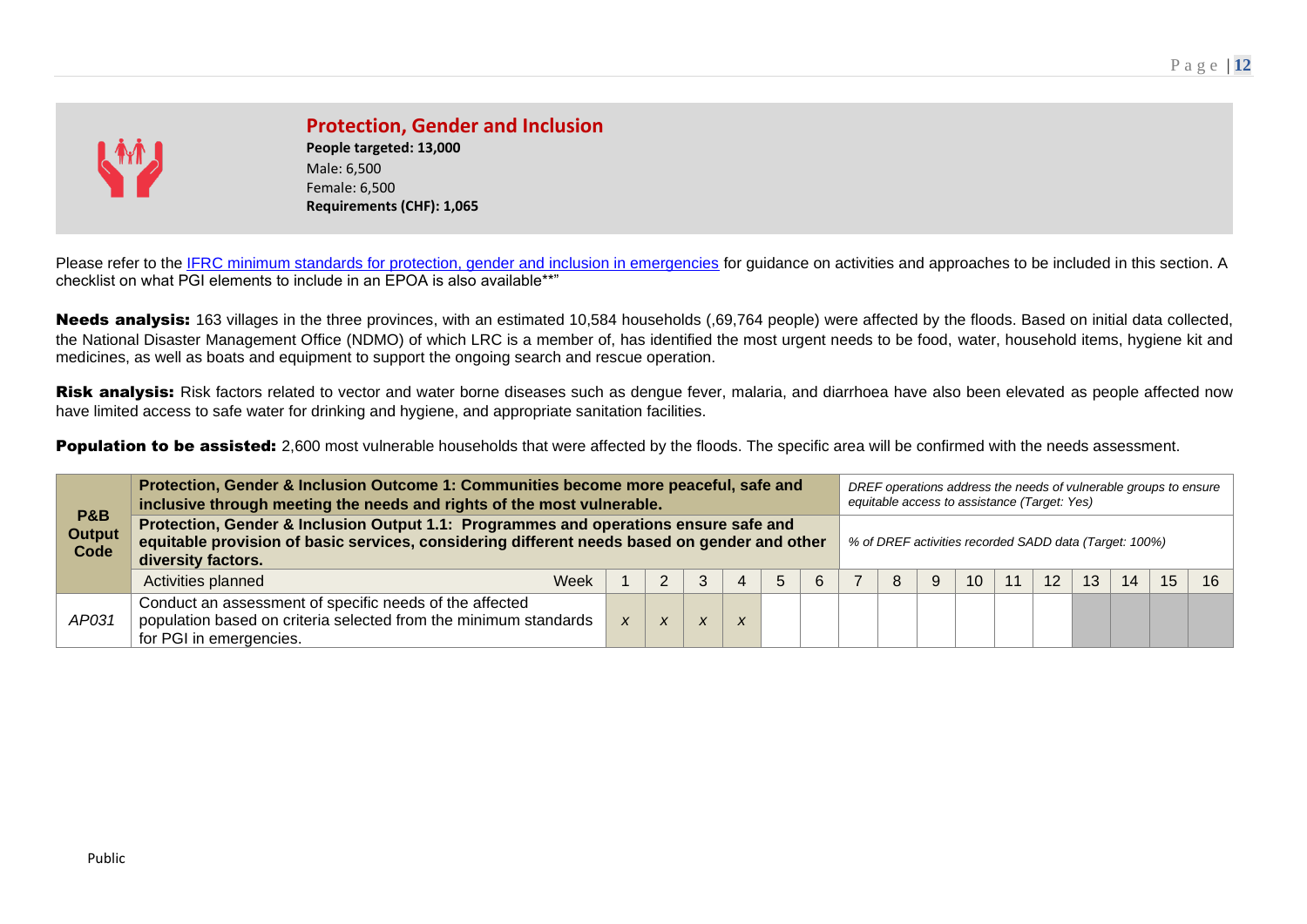### **Strategies for Implementation Requirements (CHF): 28,746**

| <b>P&amp;B</b>                  | S1.1: National Society capacity building and organizational development objectives are<br>facilitated to ensure that National Societies have the necessary legal, ethical and financial<br>foundations, systems and structures, competences and capacities to plan and perform |                  |                           |                  |                  |                  |                  |                  |                  | policies (Target: 100%)                                       |                           |                  |    |    |    | % of Volunteers have access to existing protection measures and                                                                         |    |
|---------------------------------|--------------------------------------------------------------------------------------------------------------------------------------------------------------------------------------------------------------------------------------------------------------------------------|------------------|---------------------------|------------------|------------------|------------------|------------------|------------------|------------------|---------------------------------------------------------------|---------------------------|------------------|----|----|----|-----------------------------------------------------------------------------------------------------------------------------------------|----|
| <b>Output</b><br>Code           | Output S1.1.4: National Societies have effective and motivated volunteers who are protected                                                                                                                                                                                    |                  |                           |                  |                  |                  |                  |                  |                  | % of Volunteers are insured under SOS (100%)                  |                           |                  |    |    |    |                                                                                                                                         |    |
|                                 | Week<br>Activities planned                                                                                                                                                                                                                                                     |                  | $\overline{2}$            | 3                | $\overline{4}$   | 5                | 6                | $\overline{7}$   | 8                | 9                                                             | 10                        | 11               | 12 | 13 | 14 | 15                                                                                                                                      | 16 |
| AP040                           | Ensure that volunteers are insured                                                                                                                                                                                                                                             | X                | $\boldsymbol{x}$          | $\boldsymbol{x}$ | X                | X                | X                | X                | $\boldsymbol{x}$ | x                                                             | $\boldsymbol{x}$          | $\boldsymbol{x}$ | X  |    |    |                                                                                                                                         |    |
| AP040                           | Ensure volunteers' safety and wellbeing                                                                                                                                                                                                                                        | $\boldsymbol{x}$ | X                         | X                | $\boldsymbol{x}$ | X                | X                | X                | $\boldsymbol{x}$ | X                                                             | $\boldsymbol{x}$          | X                | X  |    |    |                                                                                                                                         |    |
| <b>P&amp;B</b><br><b>Output</b> | Output S1.1.6: National Societies have the necessary corporate infrastructure and systems in<br>NS has necessary infrastructure and systems in place (Target: Yes)<br>place                                                                                                    |                  |                           |                  |                  |                  |                  |                  |                  |                                                               |                           |                  |    |    |    |                                                                                                                                         |    |
| Code                            | Activities planned<br>Week                                                                                                                                                                                                                                                     | -1               | $\overline{2}$            | 3                | $\overline{4}$   | 5                | 6                | $\overline{7}$   | 8                | 9                                                             | 10                        | 11               | 12 | 13 | 14 | 15                                                                                                                                      | 16 |
| AP042                           | Program Officer to support Operation                                                                                                                                                                                                                                           | $\pmb{\chi}$     | $\boldsymbol{x}$          | $\boldsymbol{x}$ | $\boldsymbol{x}$ | $\boldsymbol{x}$ | $\boldsymbol{x}$ | $\boldsymbol{x}$ | X                | X                                                             | $\boldsymbol{x}$          | X                | X  |    |    |                                                                                                                                         |    |
| <b>P&amp;B</b>                  | Outcome S2.1: Effective and coordinated international disaster response is ensured                                                                                                                                                                                             |                  |                           |                  |                  |                  |                  |                  |                  | (Target: Yes, if available)                                   |                           |                  |    |    |    | IFRC engages in inter-agency coordination at the country level                                                                          |    |
| <b>Output</b><br>Code           | Output S2.1.1: Effective and respected surge capacity mechanism is maintained                                                                                                                                                                                                  |                  |                           |                  |                  |                  |                  |                  |                  |                                                               |                           |                  |    |    |    |                                                                                                                                         |    |
|                                 | Activities planned<br>Week                                                                                                                                                                                                                                                     |                  | $\overline{2}$            | 3                | 4                | 5                | 6                |                  | 8                | 9                                                             | 10                        | 11               | 12 | 13 | 14 | 15                                                                                                                                      | 16 |
| AP046                           | <b>IFRC</b> technical support                                                                                                                                                                                                                                                  | $\boldsymbol{x}$ | X                         | X                |                  |                  |                  |                  |                  |                                                               |                           |                  |    |    |    |                                                                                                                                         |    |
| <b>P&amp;B</b>                  | Outcome S3.1: The IFRC secretariat, together with National Societies uses their unique<br>position to influence decisions at local, national and international levels that affect the most<br>vulnerable.                                                                      |                  |                           |                  |                  |                  |                  |                  |                  | unique position to influence decisions at local, national and |                           |                  |    |    |    | The IFRC secretariat, together with National Societies uses their<br>international levels that affect the most vulnerable (Target: Yes) |    |
| <b>Output</b><br>Code           | Output S3.1.2: IFRC produces high-quality research and evaluation that informs advocacy,<br># of detailed assessment report is produced (Target: 1);<br># of lessons learned workshop conducted (Target: 1)<br>resource mobilization and programming.                          |                  |                           |                  |                  |                  |                  |                  |                  |                                                               |                           |                  |    |    |    |                                                                                                                                         |    |
|                                 | Week<br>Activities planned                                                                                                                                                                                                                                                     | $\overline{1}$   | 2                         | 3                | $\overline{4}$   | 5                | 6                |                  | 8                | 9                                                             | 10                        | 11               | 12 | 13 | 14 | 15                                                                                                                                      | 16 |
| AP055                           | Conduct need assessment in targeted communities                                                                                                                                                                                                                                | X                | $\boldsymbol{\mathsf{x}}$ | $\boldsymbol{x}$ | X                |                  |                  |                  |                  |                                                               |                           |                  |    |    |    |                                                                                                                                         |    |
| AP055                           | Post distribution monitoring (according to sectors)                                                                                                                                                                                                                            |                  |                           |                  |                  |                  |                  |                  |                  | $\boldsymbol{\mathsf{x}}$                                     | $\boldsymbol{\mathsf{x}}$ |                  |    |    |    |                                                                                                                                         |    |
| AP055                           | Lessons learned workshop                                                                                                                                                                                                                                                       |                  |                           |                  |                  |                  |                  |                  |                  |                                                               |                           | $\boldsymbol{x}$ | X  |    |    |                                                                                                                                         |    |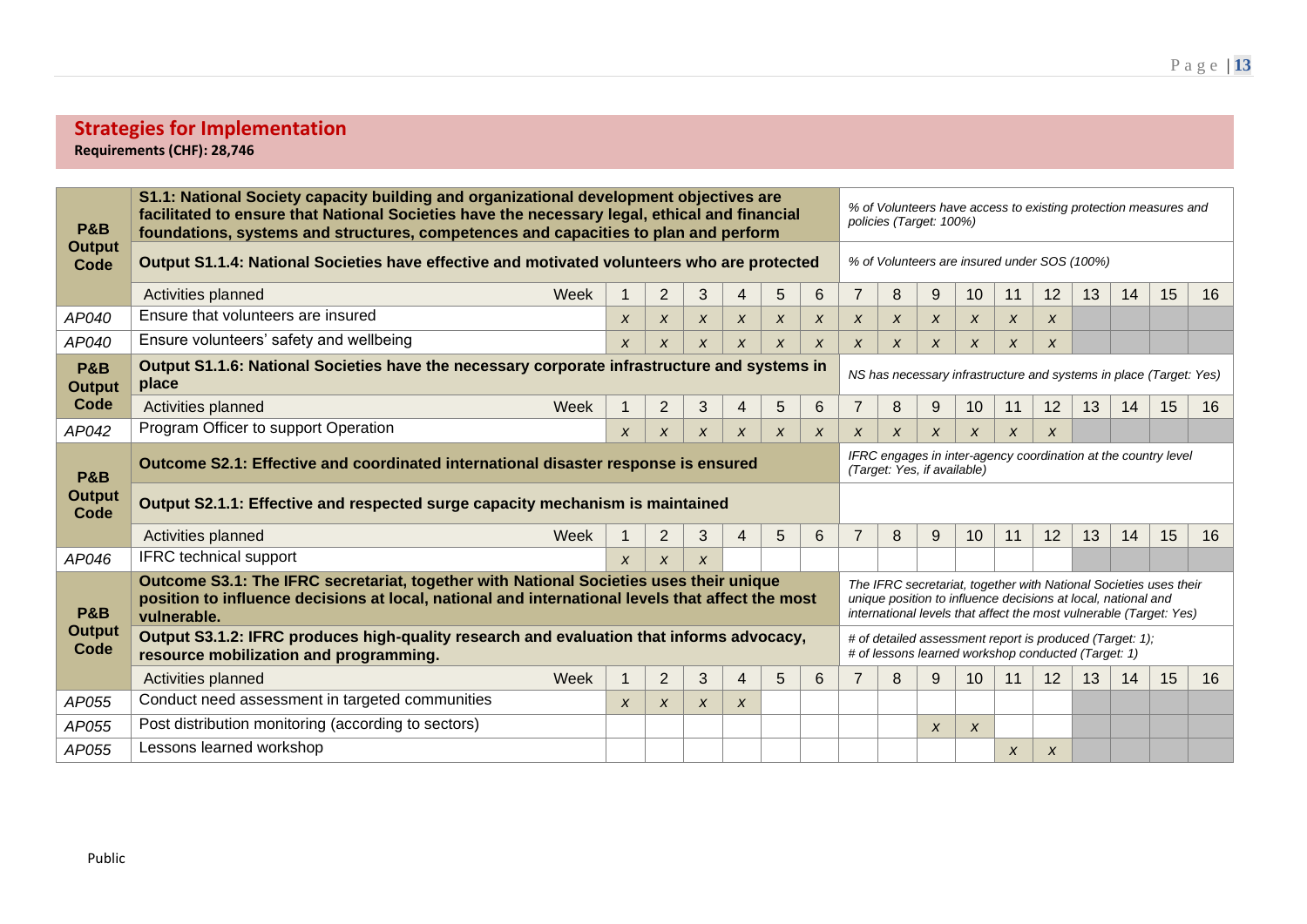# Funding Requirements

International Federation of Red Cross and Red Crescent Societies *all amounts in Swiss Francs (CHF)*

# **DREF OPERATION**

MDRLA007 - LAO PDR: FLOODS 22/10/2020

### **Budget by Resource**

| <b>Budget Group</b>                         | <b>Budget</b> |
|---------------------------------------------|---------------|
| Water, Sanitation & Hygiene                 | 21,010        |
| Utensils & Tools                            | 7,800         |
| Other Supplies & Services                   | 71,855        |
| <b>Relief items, Construction, Supplies</b> | 100,665       |
| Distribution & Monitoring                   | 10,650        |
| <b>Transport &amp; Vehicles Costs</b>       | 1,755         |
| <b>Logistics Services</b>                   | 6,000         |
| <b>Logistics, Transport &amp; Storage</b>   | 18,405        |
| <b>National Staff</b>                       | 3,000         |
| National Society Staff                      | 3,518         |
| Volunteers                                  | 1,000         |
| <b>Personnel</b>                            | 7,518         |
| Workshops & Training                        | 6,938         |
| <b>Workshops &amp; Training</b>             | 6,938         |
| Travel                                      | 15,493        |
| <b>Office Costs</b>                         | 4,451         |
| Communications                              | 65            |
| <b>General Expenditure</b>                  | 20,009        |
| <b>DIRECT COSTS</b>                         | 153,534       |
| <b>INDIRECT COSTS</b>                       | 9,980         |
| <b>TOTAL BUDGET</b>                         | 163,514       |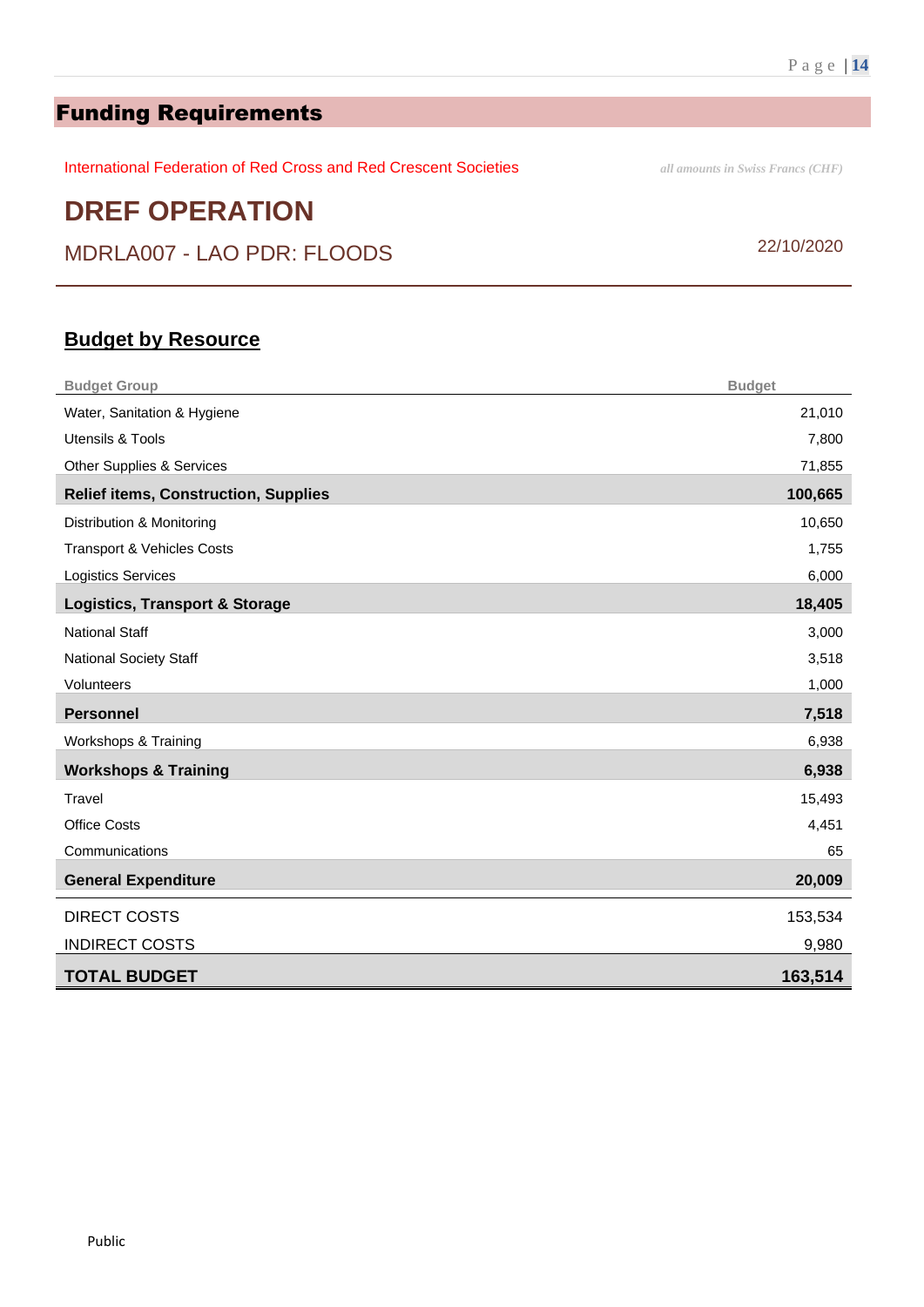| Reference<br>documents<br>N<br>Click here for: | For further information, specifically related to this operation please contact:                                                                                                                                                                                                                                                                                                |
|------------------------------------------------|--------------------------------------------------------------------------------------------------------------------------------------------------------------------------------------------------------------------------------------------------------------------------------------------------------------------------------------------------------------------------------|
|                                                | In the Lao Red Cross<br>Khamhoung Heuangvongsy, President; phone: +856 21 216 610<br>Dr. Kaviphone Southy, DM Department Director; email: southy_Irc@yahoo.com<br>$\bullet$                                                                                                                                                                                                    |
|                                                | In the IFRC Country Cluster Support Team, Bangkok<br>Nguyen Hung Ha, programme coordinator; email: hungha.nguyen@ifrc.org                                                                                                                                                                                                                                                      |
|                                                | In IFRC Asia Pacific Regional Office, Kuala Lumpur<br>Gwendolyn Pang, deputy regional director; email: gwendolyn.pang@ifrc.org<br>Necephor Mghendi, head of DCPRR; email: necephor.mghendi@ifrc.org<br>Nur Hayati Ahmad, operations coordinator; email: OpsCoord.southeastasia@ifrc.org<br>Antony Balmain, communications manager; email: antony.balmain@ifrc.org<br>$\bullet$ |
|                                                | For planning, monitoring, evaluation and reporting (PMER) enquiries<br>Liew Siew Hui, PMER manager; email: siewhui.liew@ifrc.org                                                                                                                                                                                                                                               |
|                                                | <b>In IFRC Geneva</b><br>Eszter Matyeka, senior officer, DREF; email: eszter.matyeka@ifrc.org<br>Karla Morizzo, senior officer, DREF; email: karla.morizzo@ifrc.org<br>Christina Duschl, senior officer, operations coordination; email: christina.duschl@ifrc.org                                                                                                             |

### **How we work**

All IFRC assistance seeks to adhere to the **Code of Conduct** for the International Red Cross and Red Crescent Movement and Non-Governmental Organizations (NGO's) in Disaster Relief and the **Humanitarian Charter and Minimum Standards in Humanitarian Response (Sphere**) in delivering assistance to the most vulnerable. The IFRC's vision is to inspire**, encourage, facilitate and promote at all times all forms of humanitarian activities** by National Societies, with a view to **preventing and alleviating human suffering**, and thereby contributing to the maintenance and promotion of human dignity and peace in the world.

The IFRC's work is guided by Strategy 2020 which puts forward three strategic aims:



Save lives. protect livelihoods, and strengthen recovery from disaster and crises.





Promote SOCial inclusion and a culture of non-violence and peace.